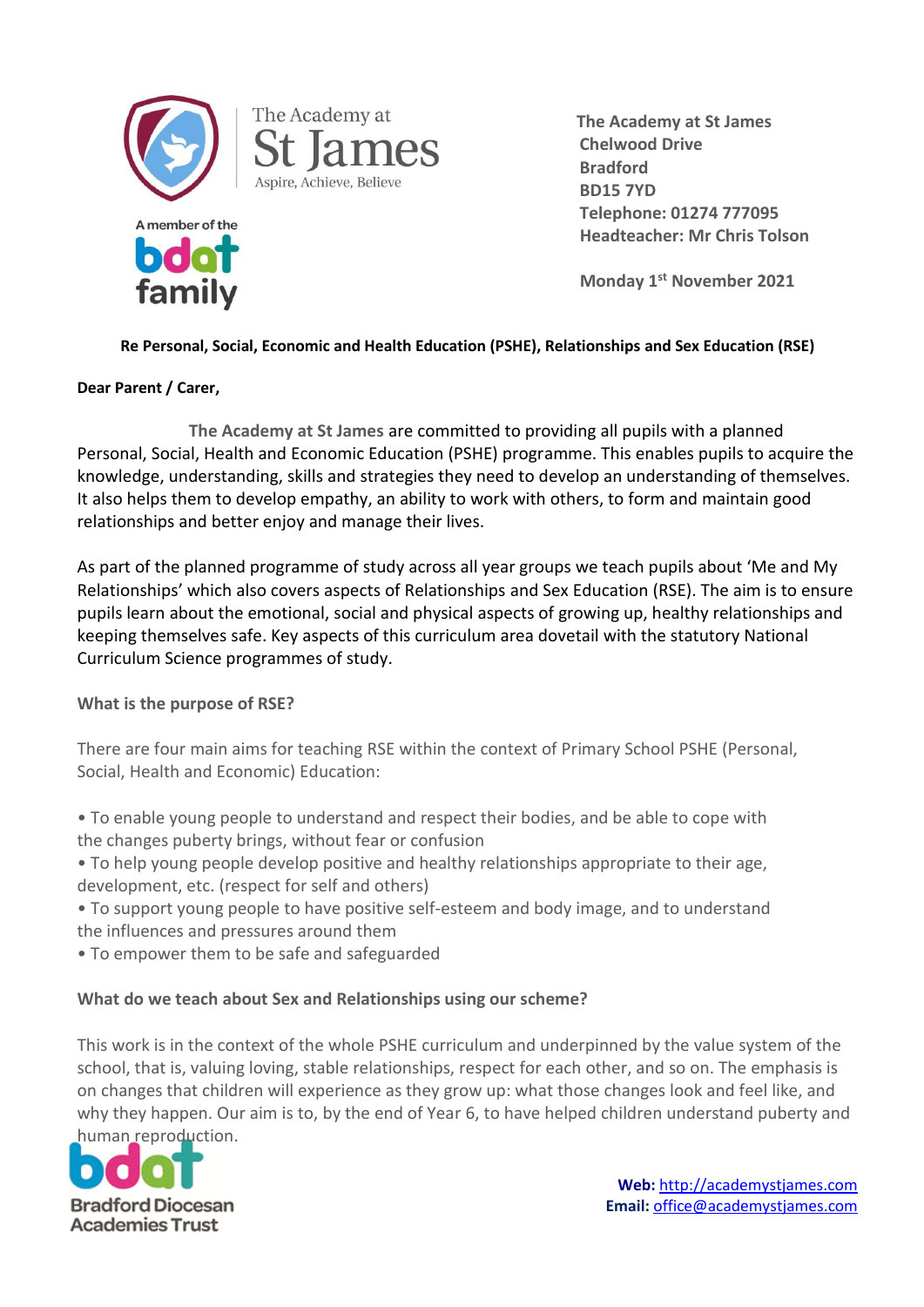These are the key ideas within the unit if work we will look at are:

- Life cycles
- How babies are made
- My changing body
- Puberty
- How babies grow
- Growing from young to old
- Becoming a teenager
- Assertiveness
- Self-respect
- **Safeguarding**
- Family stereotypes
- Self and body image
- Attraction
- Change
- Accepting change
- Looking ahead
- Moving/transition to secondary

This letter is to consult you about our new RSE curriculum that came into place in September 2020. We have been teaching our Y6 pupils about these key aspects of science and the SRE curriculum which research shows is really important for your child's development.

We will be holding a meeting for parents on **Thursday 11th November at 3.30pm** so we can show you the resources we will be using and why this part of the curriculum is so important.

We will propose the outline of the policy – which will very much mirror what we already deliver – to the Local Governing Body in December 2021. During the Autumn term in 2021 we will then begin the consultation process and invite parents in to both discuss and contribute to the shaping of the new policy. The consultation process will be used to ensure that the school is fulfilling its statutory obligations but also taking into consideration our position as a Church of England Primary Academy and the needs of other families of different religions.

Of course, if you have any concerns about this please let your child's class teacher know and we would be more than happy to discuss these with you. We hope that you support us with this as it is vital that the children receive as much information as possible as research shows in later life they will be more confident and be able to safeguard themselves better.

Yours sincerely

Christopher Tolson

Headteacher

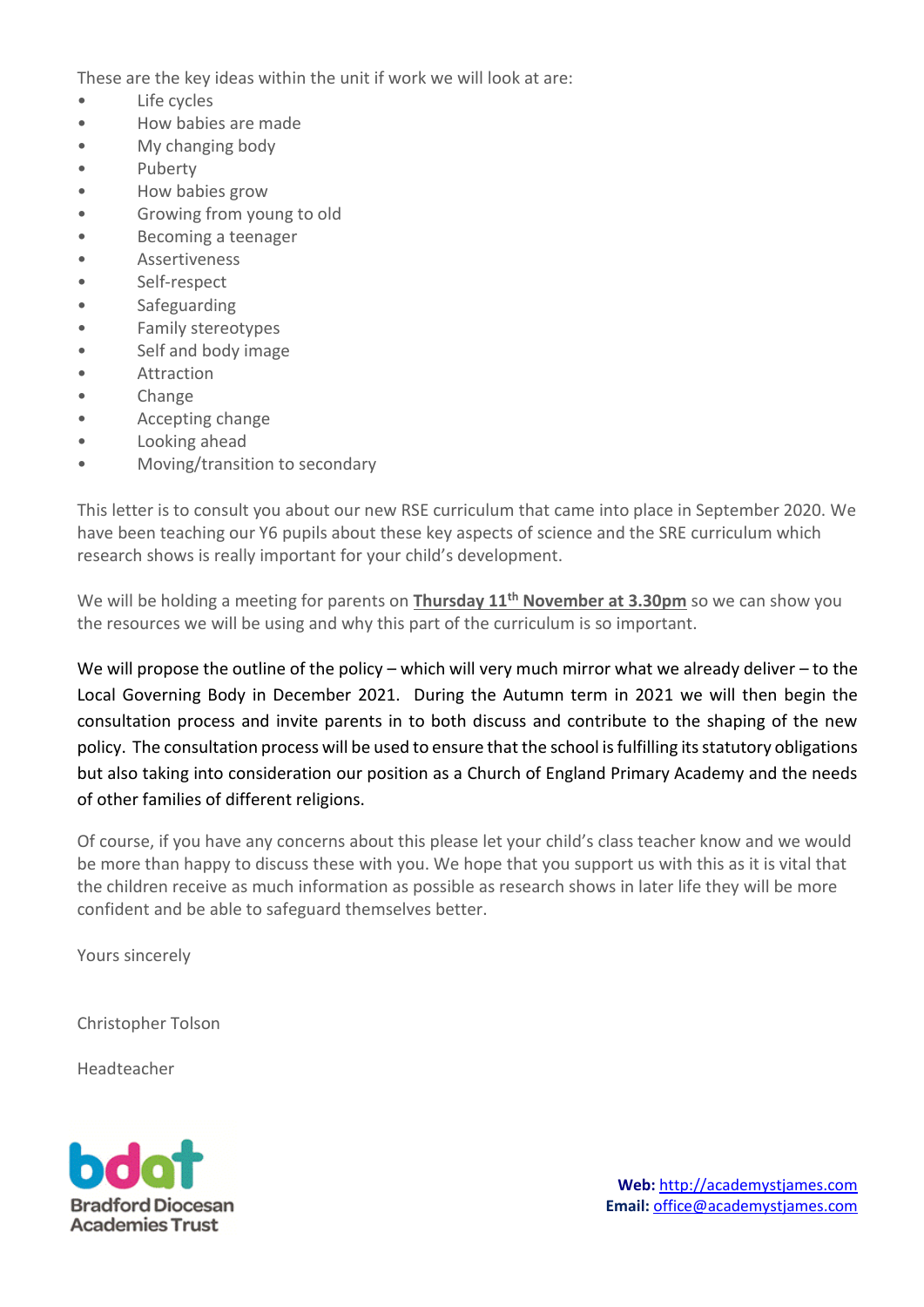# **Relationships Education Consultation November 2021**

## **Dear Parents/Carers**

Our draft Relationships education policy and curriculum is now available from the school office or from our website.

## **Timeline**

| Monday 1 <sup>st</sup> November        | Draft long term plan available for parents to view (website or a hard<br>copy from the office).<br>Draft policy available for parents to view (website or a hard copy<br>from the office). |
|----------------------------------------|--------------------------------------------------------------------------------------------------------------------------------------------------------------------------------------------|
| Tuesday 9 <sup>th</sup> November       | Parents Evening 3.30 - 6pm<br>Ipads will be available to survey parents and collect views on the draft<br>policy.                                                                          |
| Wednesday 10 <sup>th</sup><br>November | Parents Evening 3.30 - 6pm<br>Ipads will be available to survey parents and collect views on the draft<br>policy.                                                                          |
| Thursday 11 <sup>th</sup><br>November  | Parent information sessions on relationships education. (8.40am, 2.30pm<br>or 5pm)<br>Presentation notes will be added to the website.                                                     |
| w/c 15 <sup>th</sup> November          | Parents who attended the meetings can ask for an appointment with the<br>Principal to seek further clarification.<br>Parents can submit written queries or concerns.                       |
| w/c 22 <sup>nd</sup> November          | Frequently asked questions will be made available on the website.                                                                                                                          |
| Tuesday 7 <sup>th</sup> December       | Governors will consider parent views and finalise the policy and PSHE<br>scheme of work.                                                                                                   |
| Thursday 16th<br>December              | Final approved policy and PSHE scheme of work will be available on the<br>school website or hard copies can be collected from the office.                                                  |